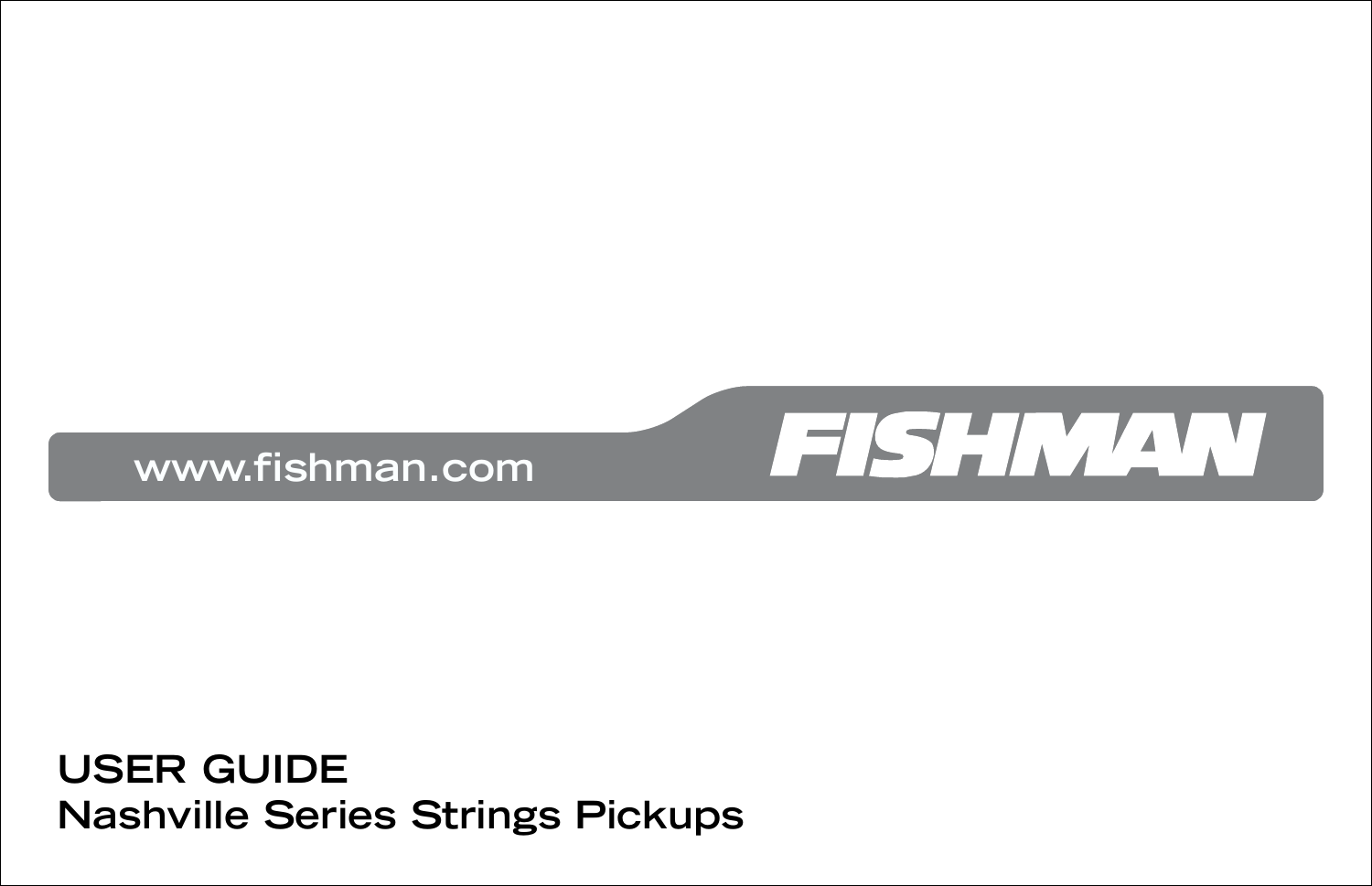## **Welcome**

Thank you for making Fishman a part of your acoustic experience. We are proud to offer you the finest acoustic amplification products available; high-quality professional-grade tools which empower you to sound your very best.

## **Troubleshooting**

If you are unfamiliar with these products, please pay close attention to the dimensional requirements for installation. Failure to do so can result in permanent damage to the pickup.

Installation by a qualified professional is strongly recommended.

Should you have any problems, please check with your installer or refer to the online installation guide for this product. Technical support, troubleshooting tips and installation information can be found at http://www.fishman.com/support/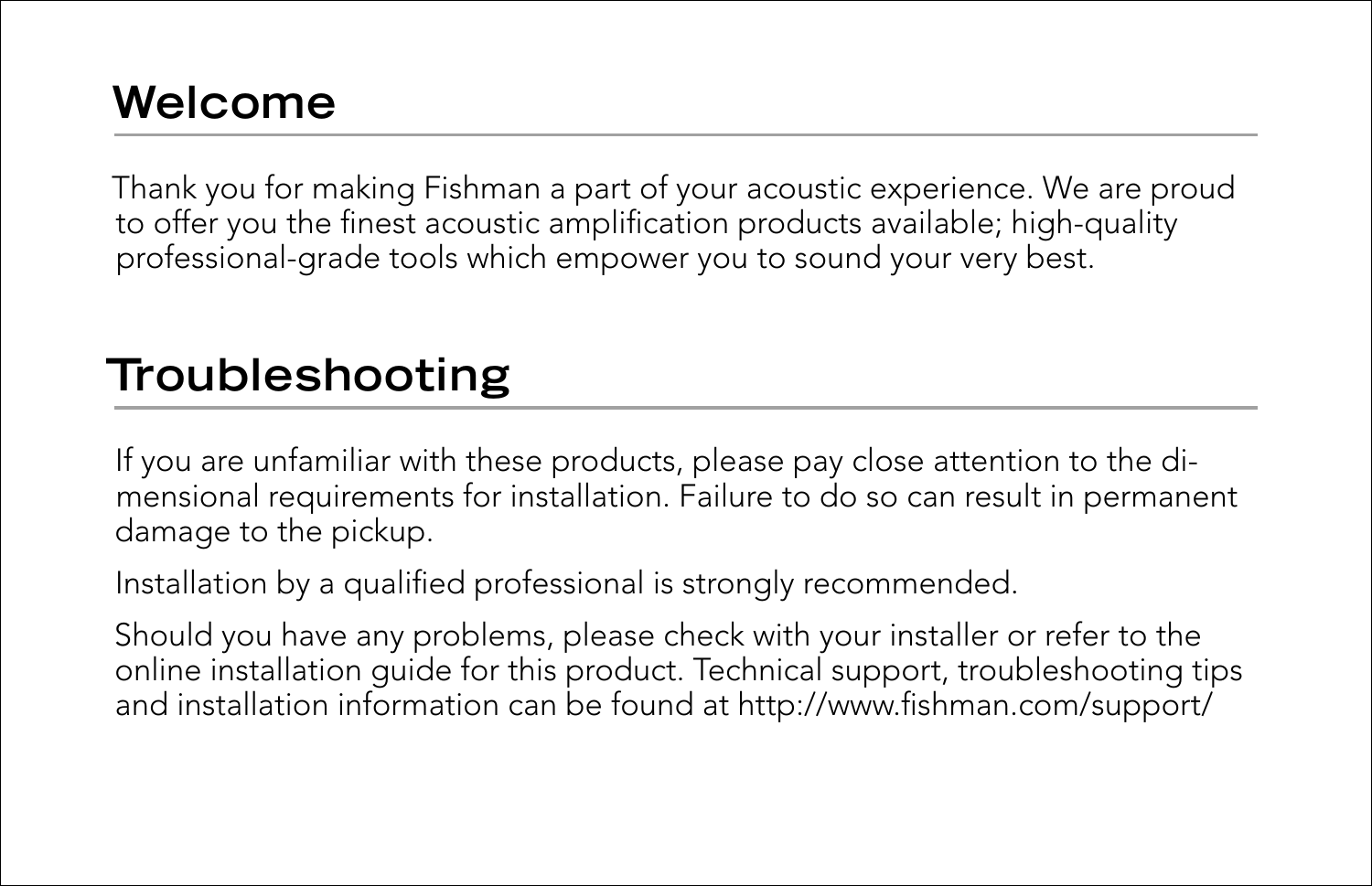## **Pickup Formats**

**M-300 Archtop •** two-piece, adjustable replacement bridge for most archtop mandolins.

**M-400 Flat-top •** replacement bridge for flat top mandolins.

**Spider-Style Resophonic •** two-piece saddle for spider style resophonic guitars.

## **Plugging In**

An impedance matching preamp is recommended, but not required. This will help realize the full frequency response potential of the pickup and allow for cable runs longer than 10 feet without signal deterioration. Use a high quality, low capacitance 1/4 inch shielded instrument cable. This will ensure minimal tone coloration and hum.